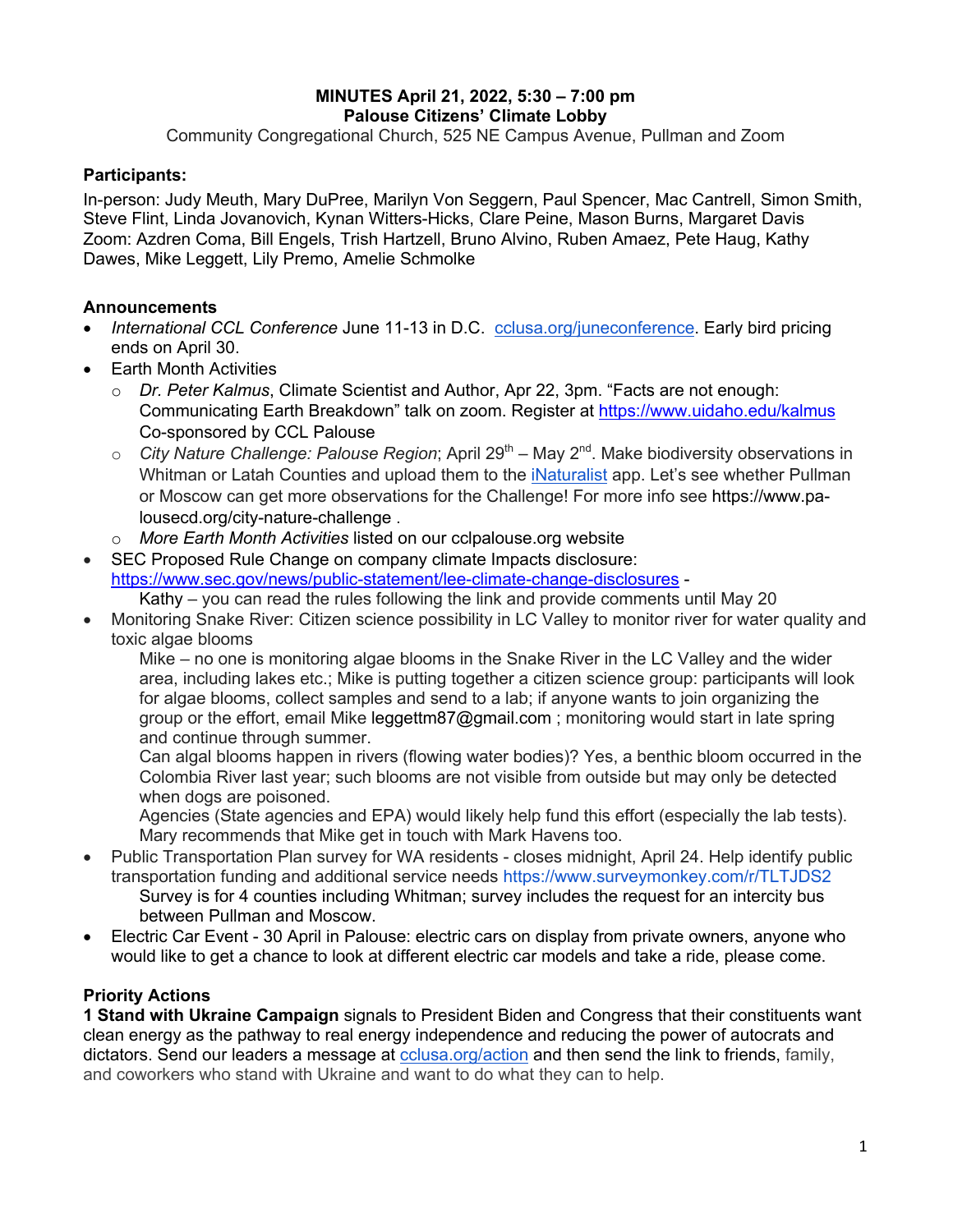**2 Be part of Earth Month events** - Casey, Simon. Be sure to log your own events, events you co-host with local allies and events you attend hosted by others in the Action Tracker and watch our Goal Tracker to see progress toward our national goal of 1,500 April events! Ask others at events to use their phones to act with CCL at cclusa.org/action and join CCL at cclusa.org/join.

- Make sure you disseminate your participation via social media
- March in Moscow on Friday prior to the Earth Day event in East City Park, 3-6pm
- Track your participation in the CCL action tracker: helps CCL to see our involvement in the community

## **3 Submit Earth Day LTEs/Op-eds**

- l Write letters to the editor (LTEs) Earth Day will be in the news everywhere, and the war in Ukraine is an ongoing national topic that relates to clean energy. Mention your Congressperson's name. Resources: timely LTE topics and CCL online tool colusa.org/Ite for submitting your LTE. Suggestions: connect Earth Day and Ukraine
- l Submit an op-ed Select one of our op-ed resources to submit to several newspapers.

**4 Share all actions and events via social media**. Post, share, like, and retweet successes in social media and include your MOCs' social media handles.

Margaret is our facebook contact – email content to her maddvm101@gmail.com , e.g., take pictures of yourself at the Earth Day events and send to her; Margaret requested pictures from the March Families for Climate Action event for posting.

### **Updates on other Palouse CCL Actions**

**Families for Climate Action** – CCL event March 27 at PCEI

Margaret was the organizer; the event was a success because there were some folks there who were not already CCL members, people enjoyed themselves; several folks presented (Casey, Lily, Simon, Trish). Judy: Several people suggested making this a regular event for families.

• **Video Shorts**

Clare: interviews with CCL members were recently recorded, she's working on finalizing the short video and will upload it soon; the video will be 1-2 min long.

• **Tabling**

Simon will be tabling at the event tomorrow (Earth Day) in Moscow; and at farmer's markets.

• **Presentations**

Simon: he gave a presentation at PHS environmental club (Olivia Crane is the teacher sponsor): she requested Simon to come in every school year and make this part of their yearly curriculum.

Bill: his parish, Sacred Heart in Pullman, would like to host CCL to present on carbon pricing on May 18 in an evening event. The idea is an interactive event with discussions etc. This is a series by the parish that they do regularly to provide the opportunity for parishioners to educate themselves. May 18, 25, or 26; Mac and Simon will organize someone to present.

#### • **Pullman Climate Change Survey** – Kynan, Azdren, Simon, Marilyn

Simon: Kynan, Azdren and others put together survey results; Judy is putting together the report with Simon and Marilyn. The report will be provided to the city of Pullman and the public. Many people provided written climate concerns and actionideas etc. The information should inform a climate action plan for Pullman. The City of Pullman's first meeting to plan for establishment of a climate committee has happened with the participation of CCL members.

## • **Moscow Climate Action Plan**

Mary: City of Moscow got input from the public on the plan; the comments from the public will be presented to the city next week; she assumes that the city will approve the CAP during this meeting: the next step will be its implementation.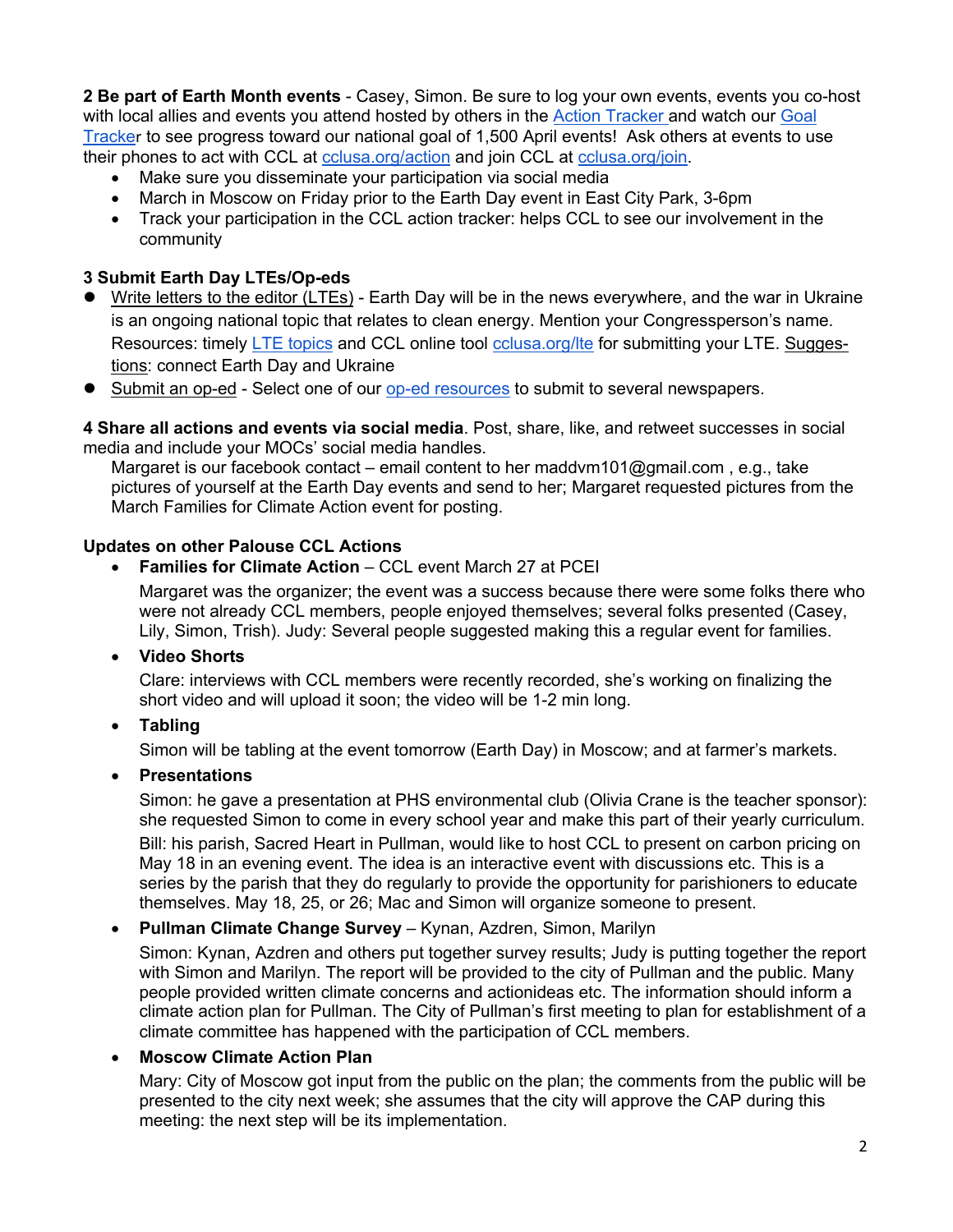Mary emphasized one part/idea of the CAP: transit between Moscow and Pullman plus with other smaller communities; currently there is some effort to procure financial support from local businesses for the transit, but not much has been realized yet.

**Bob Inglis** of RepublicEN will do a regional summer tour. At such events, Inglis speaks about climate change and carbon fee and dividend action from a conservative perspective.

Judy and Mac had a meeting with someone from his staff; they want to organize a tour of our region; one idea is inviting conservative farmers to events; maybe also an event at/for SEL? Inglis would go to talk to such groups at events: ideas for locations, etc.?

Simon: suggests contacting Tom Handy from Paradise Creek Brewery which could be a location (either the trailside taproom or the restaurant).

Mac: Are there any churches who might want to invite him? Farmers in the region? Timing: tour should be planned for second half of June or mid July, which should be a good time window for farmer participations (prior to harvest).

Chamber(s) of Commerce also could be good platforms.

### • **Grasstops – Endorsements**, etc. – no news

• **Media**

Publications:

7 publications (LTEs) in the last month; please write an LTE too – Judy and Pete are happy to help.

Simon manages to publish his letters in multiple newspapers: Pete asked him to share the information so he can include it in the recommendations for letter writing. Judy will send the newspaper info to all in attendance at this meeting.Please sign up for an LTE in a specified month: Judy will send reminders if you sign up

Web site:

Paul built our first PCCL website. Joe Pallen built the newer version. Mary: how often do you use the PCCL website and what do you use it for? Is something like the Earth Day events list useful there? Or are you using it more to look up the meeting notes etc.? Joe's time is limited for updating the website.

Simon and Trish: use calendar for CCL events and related events

Basic CCL info on site is important for folks who are not already part of the group.

Casey will review the website and come up with suggestions for changes.

## • **Member of Congress liaisons**

Mac: ID representative lobby meeting planned in June – Not necessarily associated with the CCL conference.

Judy: lobby meeting with Cathy McMorris Rodgers planned for late June, not associated with conference; virtual; please join the lobby team.

CMR also has a phone town hall next Wednesday (27 April): consider joining and asking questions related to climate change.

Reconciliation bill is still under discussion in the Senate; one vote is missing due to funding: carbon fee may be more viable to get the vote from Sen. Sinema (AZ).

## • **Feedback for Mason's Climate Recovery Plan** – Mary

Mason's proposal addresses solutions to climate change – Trish volunteered to provide feedback on carbon fee portion of the plan. Mason would like to furnish his plan to national entities who could use the info therein.

## **Continuing Individual Actions**

**-** Watch the monthly national meeting and call: 2nd Sat. of each month. Link on Community.

- Log actions on CCL's Action Tracker: https://community.citizensclimate.org/actions/home